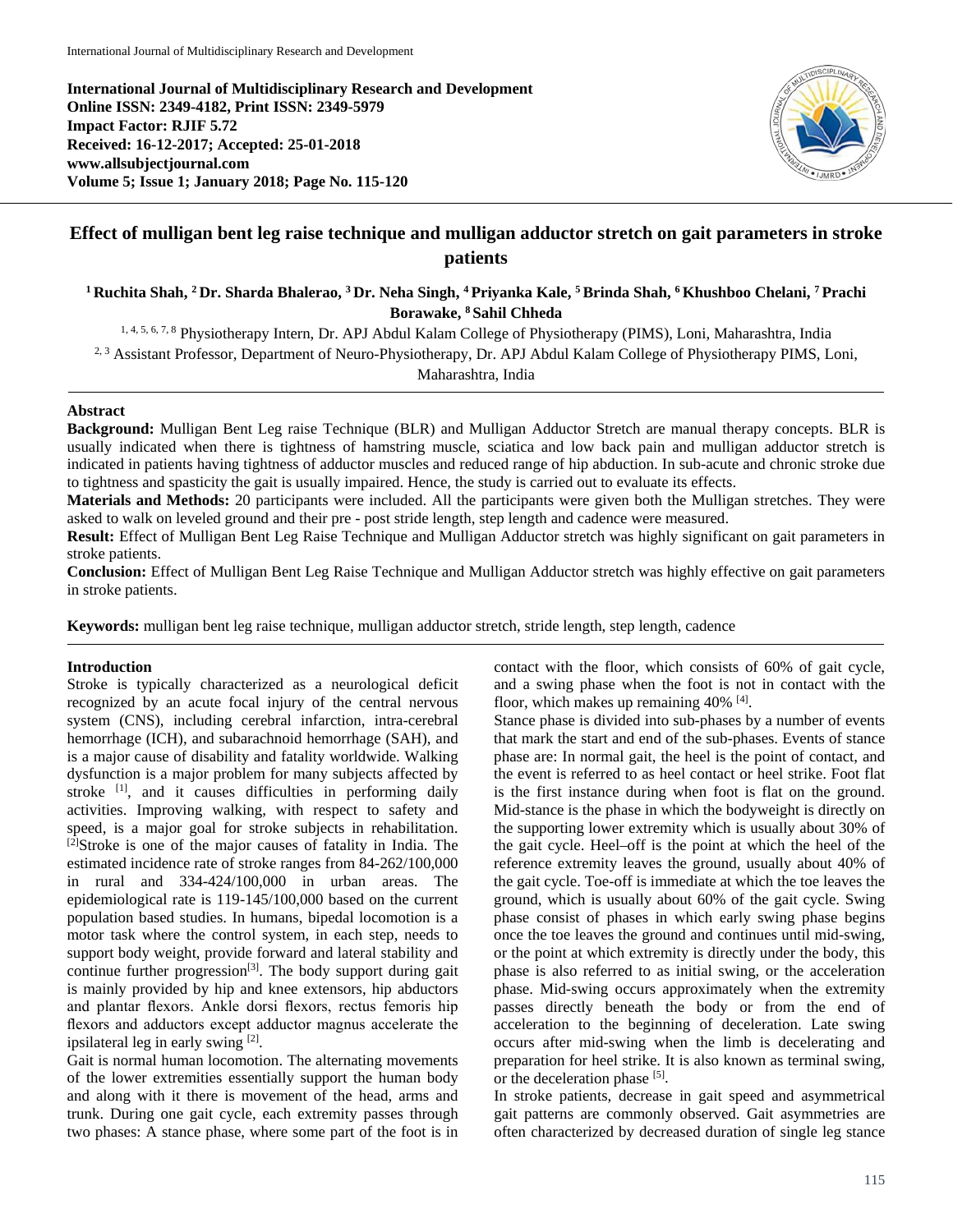on the involved limb; differences in step length, primarily decreased step length of the unimpaired limb versus the impaired limb and stride lengths are significantly reduced in stroke patients as compared to normal individual [6]. It is also important that individual's post stroke could have various kinematic variation during swing phase such as a reduced knee flexion (e.g. caused by hypertonic knee extensors or reduced leg velocity), higher hip abduction, lower dorsiflexion, and hip hiking or circumduction that could lead to an increase swing time [7].

Reduced foot clearance along with tightness or hyper-tonicity in the swing phase is mainly observed in post- stroke patients, which could be compensated by a pelvic hiking, circumduction or vaulting. Insufficient hip flexion and lack of knee flexion, with or without genu-recurvatum, lead to classic circumduction. Weakness of the flexor muscles, spasticity of the extensor muscles, and a synergistic extension motor pattern may be the main causes of gait disturbance [8].

The gait is characterized by decreased velocity and cadence, and increased gait cycle and double limb support. The patients' hemiplegic side, when compared with their contralateral side, utilized a lesser amount of time in stance and more amount of time in swing phase  $[9]$ .

Individuals having stroke usually suffer from spasticity or hypertonicity. In hypertonicity the individuals usually have altered resting length of the affected muscle group and hence the capacity of the muscle developing maximum tension is also reduced [10]. So in order to restore the optimum length of the muscle stretching is done  $[11]$ . Stretching exercises were developed to manage hypertonicity, including passive and active stretching, positioning, and isotonic and isokinetic stretching. The effect of stretching depends on tension applied to the soft tissue, duration, repetition in session, and regularity [12]. Various types of stretching like proprioceptive neuromuscular facilitation, static stretching are considered very effective as they help to increase range of motion due to neurophysiologic mechanism mediated by muscle spindle fibers and Golgi tendon bodies [13].

The Mulligan Bent Leg Raise (BLR) technique is a technique in which there is improvement in the range of straight leg raise (SLR), decrease tightness; normalize the tone of the hamstring muscle and in sciatica [14]. In bent leg raise technique, the patient lies at the edge of bed in supine position. Therapist stands to the affected side, in walk stance position. The end range is hold for about 20 sec. 3 sets are given and patient is reassessed [15].

In Mulligan Adductor Stretch, patient is in supine lying with both the legs on either side of bed as in bike riding position. Two therapists will stand on either side of the patient. 3 sets are given and patient is reassessed [16].

### **Material and Methodology**

**Study Design:** Experimental study (Pre and Post) **Source of Data:** Registered patients of In- patient Medicine Department of Pravara Rural Hospital and Out- patient of Neuro- Sciences Physiotherapy Department of Dr. A. P. J. Abdul Kalam College of Physiotherapy, PIMS (DU), Loni

**Type of Data:** The data was primary which was collected by the principal investigator.

**Study setting:** Department of Neuro-sciences Physiotherapy, PIMS, Loni.

**Sample size:** 20

**Target Population:** Individuals with Clinical Diagnosis of stroke

**Sampling Method: Purposive Sampling** 

**Study Duration: 4 months (August 2017 - November 2017)**

### **Selection Criteria**

- 1. Males and females diagnosed with stroke who were willing to participate, scoring 40 or above on berg balance scale and were having tightness or spasticity of grade 1 or 2 on Modified Ashworth Scale in hamstring or adductor muscle were included in the study.
- 2. Individuals whose age was 70 or above, having history of fracture in past 6 months, recent skin infection and recent wounds were excluded from study.

### **Procedure**

The study received ethical approval from Institutional Ethical Committee of Dr. APJ Abdul Kalam College of Physiotherapy, Loni

The participants were screened and according to inclusion and exclusion criteria they were requested to participate in the study. The participants were briefed about nature, duration of the study and intervention being used and were explained about the intervention in the language best understood by them. They were encouraged to clarify the queries regarding the study. A written informed consent form, approved by ethical committee was taken from the participants. The demographic data was obtained and the detailed assessment was done.

The patients were assessed for tightness of the hamstring and adductor muscle and baseline parameters like step length, stride length and cadence were also calculated. The patients were explained in detail about the techniques, its advantages and disadvantages as well; if they were convinced about the whole protocol, the techniques (Mulligan Bent Leg Raise Technique and Mulligan Adductor Stretch) were given. After the session they were asked about any discomfort and pain they experienced after the techniques were applied.

Then the techniques (Mulligan Bent Leg Raise technique and Mulligan adductor Stretch) were applied for a total of 6 sessions per patients, which is 1 session per day. The technique was mainly applied on the hamstrings and adductors group of muscles. Gait parameters like step length, stride length and cadence were evaluated after the technique. And the acquired data was calculated and accordingly interpreted.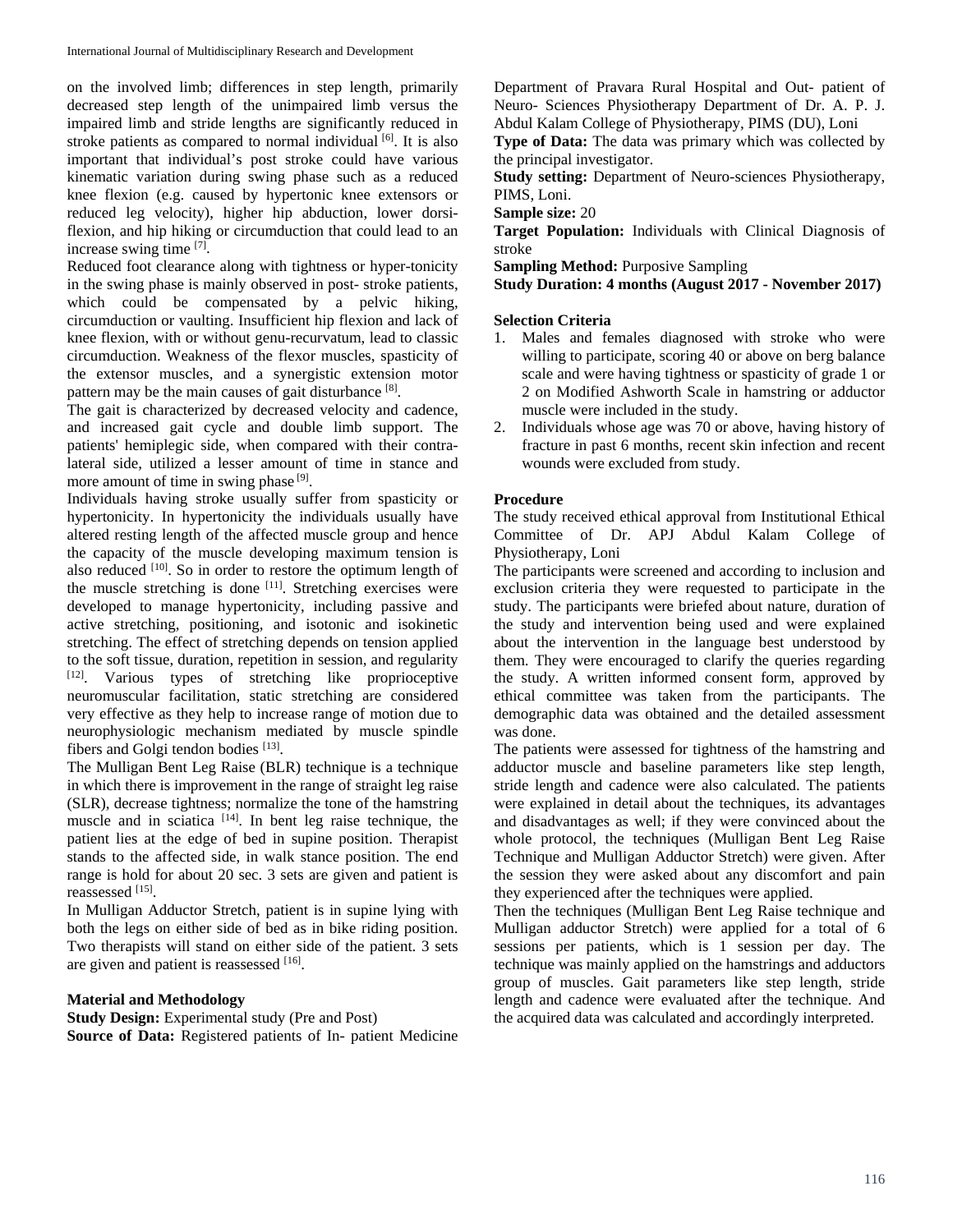

**Fig 1:** Starting position of Mulligan Bent Leg Raise Technique **Fig 2:** End range after applying Mulligan Bent Leg Raise Technique



**Fig 3:** Starting position of Mulligan Adductor Stretch **Fig 4:** Mulligan adductor stretch applied at end range and the patient is asked to perform push-ups.

# **Data Analysis, Interpretation and Result**

| <b>Gender</b> | <b>No. of Participants</b> |
|---------------|----------------------------|
| Male          |                            |
| Female        |                            |

**Table 1:** Data representation of gender distribution of participants



**Fig 1:** Shows demographic representation of gender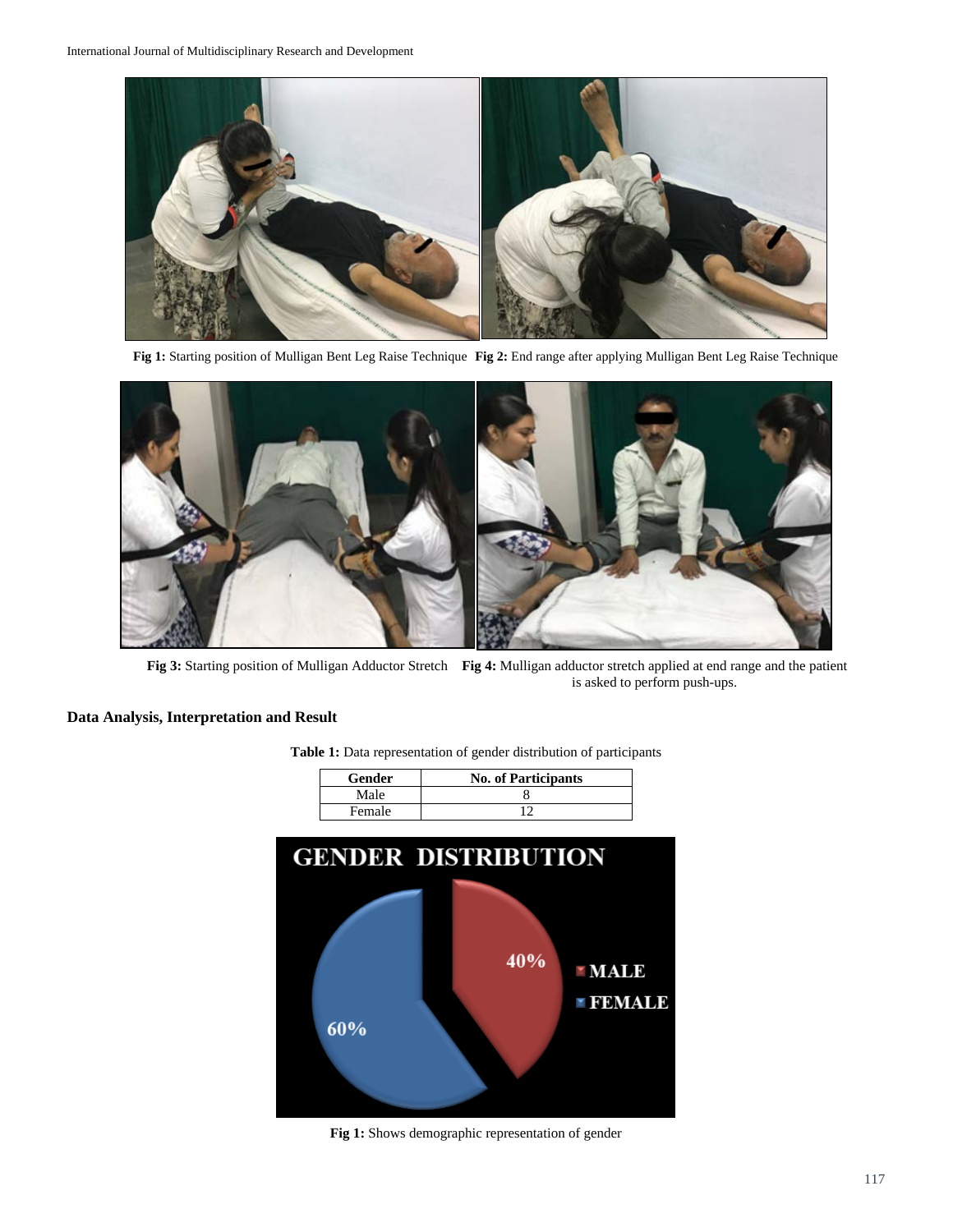**Result no 1**: Represents no of participants, in which 12 were females and 8, were males.

| <b>Parameter</b>   |              | <b>Pre</b> (Mean $\pm$ SD)   Post (Mean $\pm$ SD)   T value |       | p value                                                |
|--------------------|--------------|-------------------------------------------------------------|-------|--------------------------------------------------------|
| <b>STEP LENGTH</b> | $23.5 + 7.5$ | $38.5 + 8.08$                                               | 19.94 | $\leq 0.0001$ , which is considered highly significant |

**Table 2:** Data represents value of Step length of stroke patients



**Fig 2:** Represents pre and post Step length of stroke patients.

**Result no 2:** The above graph shows the comparison of mean value of pre and post step length, t value was 19.94 and p<0.0001 using student paired't' test within the group which shows highly significant difference post intervention.

| <b>Table 3:</b> Data represents values of Stride length of stroke patients |  |  |  |
|----------------------------------------------------------------------------|--|--|--|
|----------------------------------------------------------------------------|--|--|--|



**Fig 3:** Represents pre and post stride length of stroke patients.

**PRE** 

**POST** 

**Result no 3:** The above graph shows the comparison of mean value of pre and post stride length, t value was 15.78 and **Table 4:** Data representation of Stride length of stroke patients

p<0.0001 using student paired't' test within the group which shows highly significant difference post intervention.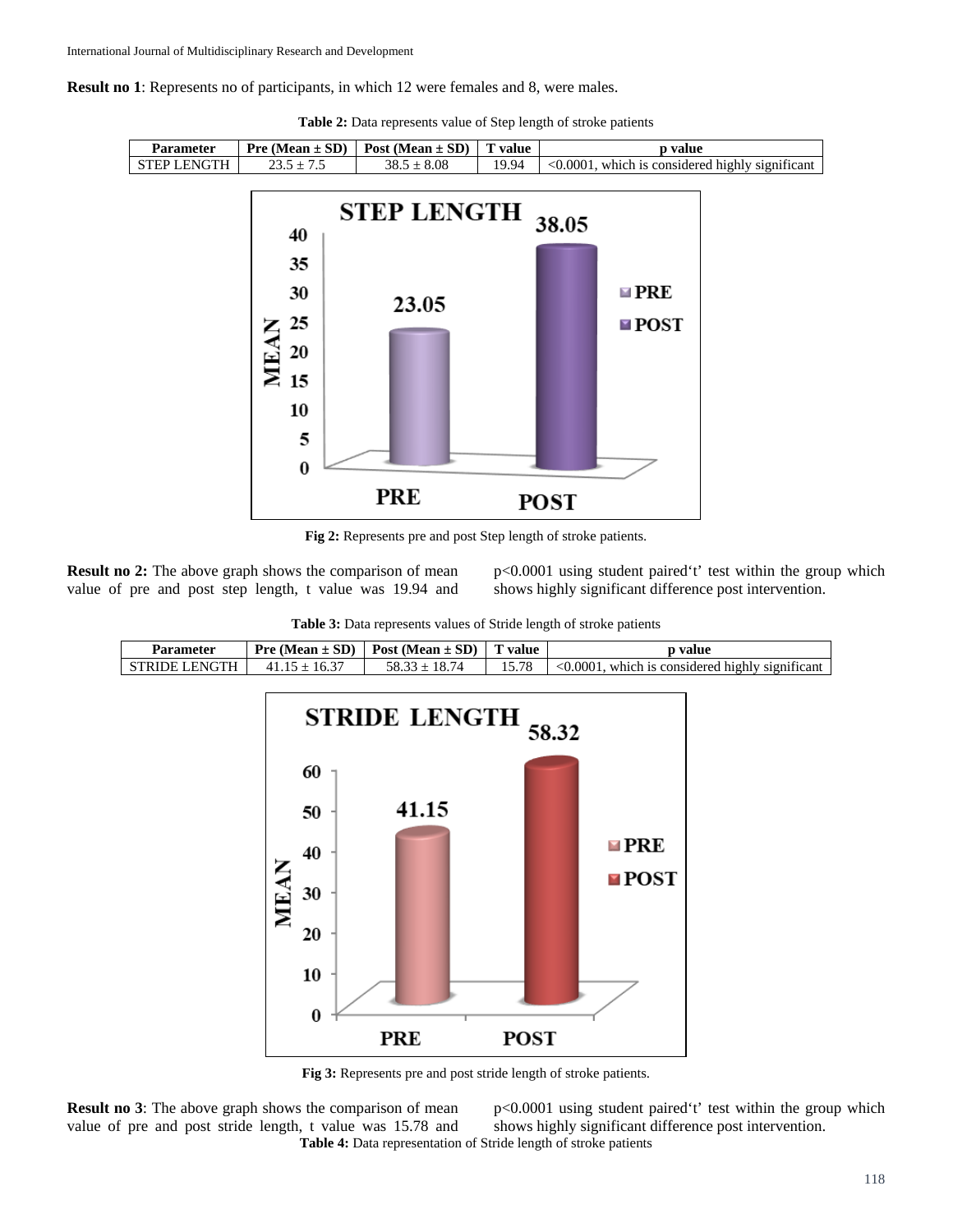| Parameter |                             | $\mid$ Pre(Mean $\pm$ SD) $\mid$ Post (Mean $\pm$ SD) $\mid$ T value | <b>p</b> value                                                     |
|-----------|-----------------------------|----------------------------------------------------------------------|--------------------------------------------------------------------|
|           | CADENCE   $49.25 \pm 11.11$ | $62.70 + 12.90$                                                      | $19.60$ $\leq 0.0001$ , which is considered as highly significant. |



**Fig 4:** Represents pre and post cadence of stroke patients.

**Result no 4**: The above graph shows the comparison of mean value of pre and post stride length, t value was 19.60 and p<0.0001 using student paired't' test within the group which shows highly significant difference post intervention.

#### **Discussion**

The study evaluated the effect of Mulligan Bent Leg Raise (BLR) Technique and Mulligan Adductor Stretch on gait parameters in stroke patients. The effect was measured after 6 sessions post Mulligan Bent Leg Raise Technique and Mulligan Adductor Stretch. The result of this study showed that there were highly significant changes on the gait parameters such as stride length, step length and cadence in post stroke patients.

Toby hall has suggested that immediate effect after a single intervention of Mulligan's BLR technique improves range of SLR 24 hours. This study demonstrated a significant difference of 7◦ in range of SLR after 24 hours following the intervention, between the BLR and placebo group. [17] So according to the study performed, the effect of mulligan bent leg raise technique and mulligan adductor stretch on gait in stroke patients showed that after using these techniques there was a reduction in spasticity of the hamstrings and the adductor muscles. This eventually led to increase in range of motion of hip flexion and hip abduction followed by significant reduction in hip hiking; knee flexion and hip abduction ranges were also increased and this eventually helped in improving the altered gait pattern in stroke patients.

Herbert Von Schroeder studied about the gait parameters following stroke and the study showed that the gait of patients with stroke was characterized by decreased velocity and cadence, and increased gait cycle and double limb support. Their affected limbs spent more time in swing and stance, and their unaffected limbs spent more time in stance and single limb support compared to controls. The patient's hemiplegic side, when compared with their contra-lateral side spent less time in stance and more time in swing phase  $[12]$ . Likewise,

there was increase in gait parameters like stride length, step length and cadence. And the result showed that techniques were highly significant in increasing the gait parameters. The hemiplegic limb spent little less time in swing and more in stance and contra- lateral limb spent less time in stance phase more time in swing phase.

There are very few studies that have shown the use of mulligan bent leg raise technique and mulligan adductor stretch on gait parameters, which is indeed effective. Hence, according to the result of the study it would be beneficial to use the mulligan bent leg raise (BLR) technique and mulligan adductor stretch for the people with altered gait parameters in post stroke patients having tightness of hamstring and adductor muscles.

### **Conclusion**

The study concluded that Mulligan Bent Leg Raise Technique and Mulligan Adductor stretch given for 6 sessions was highly effective on gait parameters (step length, stride length, cadence) in stroke patients. As this technique helped to reduce spasticity and tightness which increased tension in the muscle fiber and along with decrease in tightness and spasticity there was increase in range of motion which eventually helped to increase the baseline parameters like stride length, step length and cadence.

#### **References**

- 1. Jorgensen HS, Nakayama H, Raaschou HO, Olsen TS. Recovery of walking function in stroke patients: the Copenhagen Stroke Study. J Arch phys med rehabilitation. 1995; 76:27-32.
- 2. Beyaert C, Vasa R, Frykberg GE. Gait post-stroke: Pathophysiology and rehabilitation strategies. J<br>Neurophysiology Clinique/Clinical Neurophysiology. Clinique/Clinical Neurophysiology. 2015, 335-355.
- 3. Pandian JD, Sudhan P. Stroke Epidemiology and Stroke Care Services in India. J Journal of stroke. 2013;